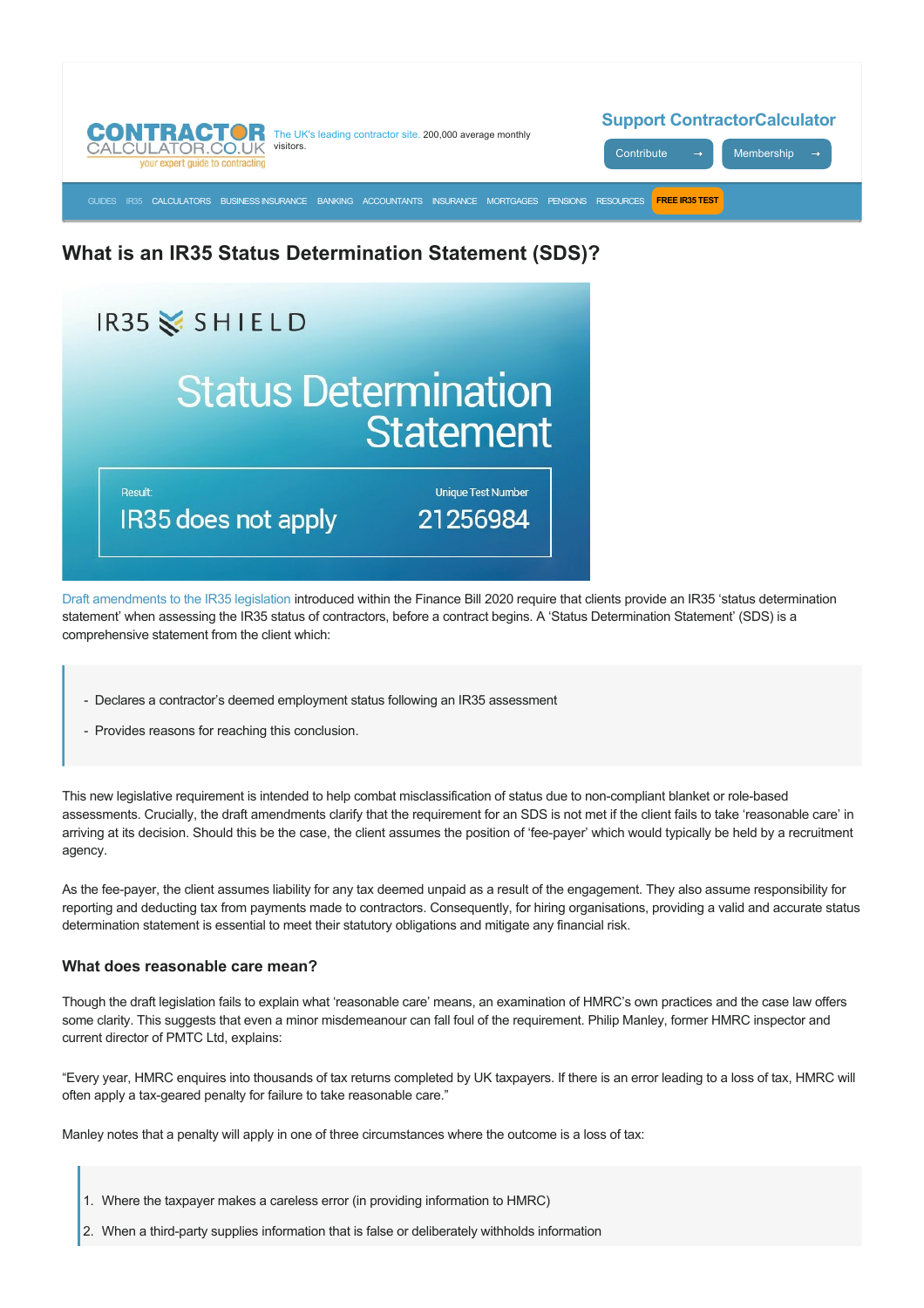3. When a taxpayer fails to notify HMRC that an assessment is too low.

"Reasonable care is a tightrope," says Manley. "Though there is no official guidance on how it applies to clients with regards to IR35 status determinations, it's clear that HMRC is not averse to using the argument when it believes tax to be due."

HMRC's [Compliance Handbook](https://www.gov.uk/hmrc-internal-manuals/compliance-handbook/ch81145) also offers some clues as to its approach to reasonable care by providing numerous examples of what is considered 'careless' and therefore punishable.

#### **What constitutes reasonable care?**

Being a necessary component of an SDS, it's important to be able to determine what does, and does not, constitute reasonable care when conducting status assessments.

Due to the ambiguity over the reasonable care requirement in the legislation governing Off-Payroll in the public sector (Chapter 10 ITEPA). blanket assessments have become commonplace amongst public sector hirers, typically falling into one of two categories:

- 1. Where a client makes an IR35 status decision without conducting an assessment
- 2. Where a client assesses a role and applies the status determination to a number of contractors.

However, [employment status lawyers have noted](https://www.contractorcalculator.co.uk/hmrc_ess_tool_has_legal_authority_ir35_533910_news.aspx) that, in the context of a contractor facing an inquiry, reasonable care would constitute:

- 1. Acquiring independent legal advice; and
- 2. Making a full assessment on an individual basis.

Though applied to a different context, this would mean that clients conducting blanket status assessments would have failed to have taken reasonable care, on the basis that they failed to assess contractors individually.

This is required in order to consider important factors unique to the contractor which can't be deciphered from the contract, such as whether they are in business on their own account (IBOYOA). As a result, failure to assess contractors on an individual basis would render any subsequent SDS invalid.

#### **What are the consequences of failing to take reasonable care?**

Failure to take reasonable care has significant consequences for clients. Under the Off-Payroll legislation, failing to take reasonable care renders the hiring organisation:

- Responsible for deducting tax from the contractor's income if deemed 'inside IR35';
- Liable for employer's National Insurance (NI) and the Apprenticeship Levy; and
- Liable for any outstanding tax if HMRC successfully challenges a status decision.

There are further potential repercussions. As Manley explains, the same logic from HMRC's Compliance Handbook could easily be applied to any client responsible for conducting a status assessment and providing an SDS:

"If HMRC investigates because it suspects that reasonable care has not been taken, it may argue that the client has been 'careless' in making its assessment. HMRC then has the right to extend its enquiry window from four to a full six years, increasing the tax risk even further."

The tax liability, coupled with the possibility that HMRC enquiries could stretch as far as six years, imposes a huge financial risk on clients – reinforcing the importance of due diligence.